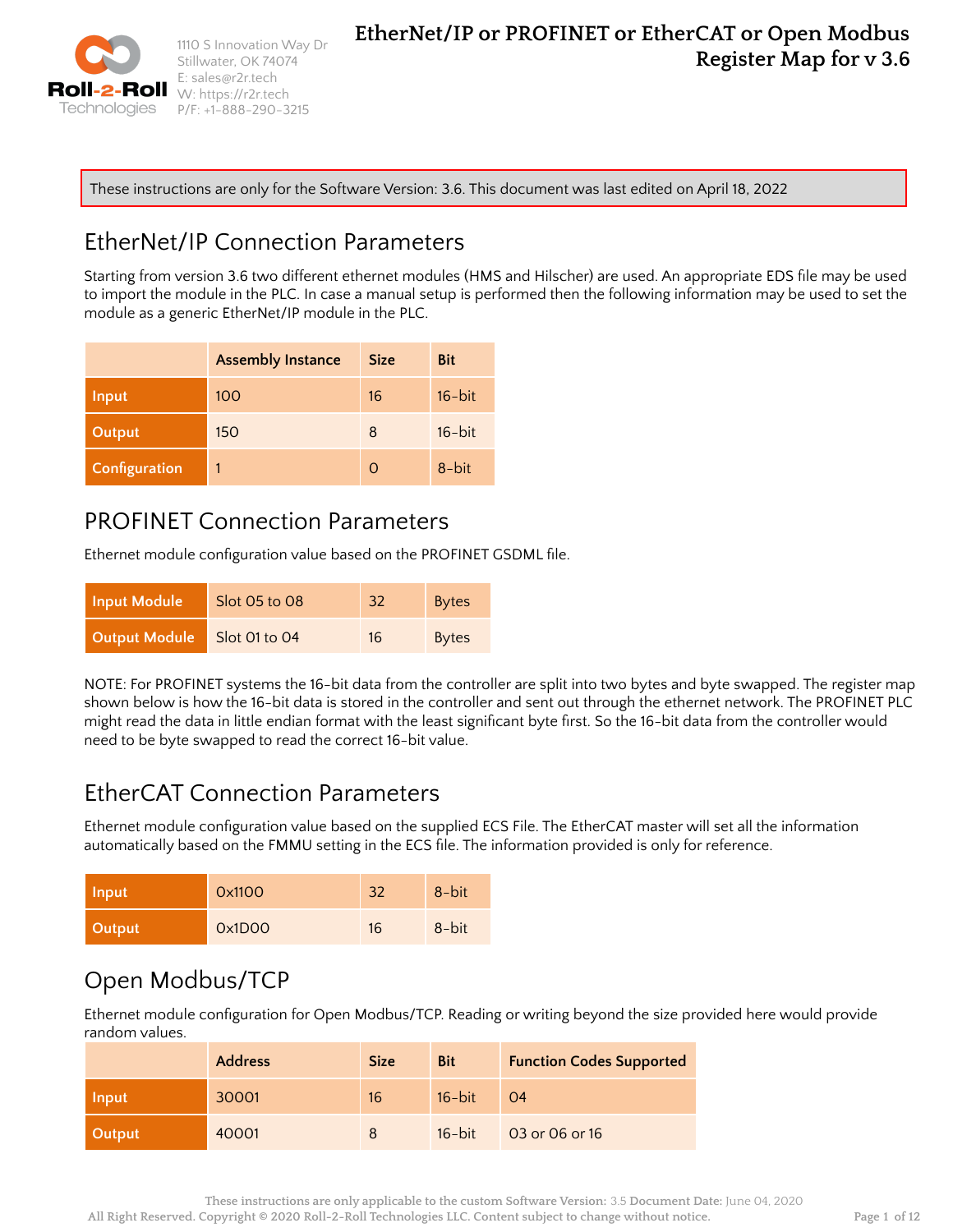# Controller Output and PLC Input

| #               | bit<br>15                                 | bit<br>14 | bit<br>13 | bit<br>12                     | bit<br>11 | bit<br>10 <sup>°</sup> | bit<br>9 | bit<br>$\boldsymbol{8}$ | bit<br>$\overline{7}$                     | bit<br>$6\phantom{1}$ | bit<br>5 | bit<br>$\overline{4}$ | bit<br>$\overline{3}$                | bit<br>$\overline{2}$ | bit<br>$\mathbf{1}$ | bit<br>$\circ$ |
|-----------------|-------------------------------------------|-----------|-----------|-------------------------------|-----------|------------------------|----------|-------------------------|-------------------------------------------|-----------------------|----------|-----------------------|--------------------------------------|-----------------------|---------------------|----------------|
| $\overline{O}$  |                                           |           |           |                               |           |                        |          |                         | <b>Sensor 1 Fault and Status Codes</b>    |                       |          |                       |                                      |                       |                     |                |
| $\mathbf{1}$    |                                           |           |           |                               |           |                        |          |                         | Sensor 2 Fault and Status Codes           |                       |          |                       |                                      |                       |                     |                |
| $\overline{2}$  | Sensor 1: Left Edge                       |           |           |                               |           |                        |          |                         |                                           |                       |          |                       |                                      |                       |                     |                |
| 3               | Sensor 1: Right Edge or Contrast Position |           |           |                               |           |                        |          |                         |                                           |                       |          |                       |                                      |                       |                     |                |
| 4               | Sensor 1: Coverage                        |           |           |                               |           |                        |          |                         |                                           |                       |          |                       |                                      |                       |                     |                |
| 5               | Sensor 2: Left Edge                       |           |           |                               |           |                        |          |                         |                                           |                       |          |                       |                                      |                       |                     |                |
| $6\phantom{1}6$ |                                           |           |           |                               |           |                        |          |                         | Sensor 2: Right Edge or Contrast Position |                       |          |                       |                                      |                       |                     |                |
| 7               |                                           |           |           |                               |           |                        |          |                         | Sensor 2: Coverage                        |                       |          |                       |                                      |                       |                     |                |
| 8               |                                           |           |           | Sensor 1 QF                   |           |                        |          |                         |                                           |                       |          |                       | Sensor 2 QF                          |                       |                     |                |
| $\overline{9}$  |                                           |           |           |                               |           |                        |          |                         | Web guide status/fault register           |                       |          |                       |                                      |                       |                     |                |
| 10              |                                           |           |           |                               |           |                        |          |                         | Guide point offset                        |                       |          |                       |                                      |                       |                     |                |
| 11              |                                           |           |           | <b>Motor Speed Percentage</b> |           |                        |          |                         |                                           |                       |          |                       | <b>Motor Acceleration Percentage</b> |                       |                     |                |
| 12              |                                           |           |           |                               |           |                        |          |                         | Sensor 1: Thread Count                    |                       |          |                       |                                      |                       |                     |                |
| 13              |                                           |           |           |                               |           |                        |          |                         | Sensor 2: Thread Count                    |                       |          |                       |                                      |                       |                     |                |
| 14              |                                           |           |           |                               |           |                        |          |                         | Sensor 1: Mean Width or Total Web Width   |                       |          |                       |                                      |                       |                     |                |
| 15              |                                           |           |           |                               |           |                        |          |                         | Sensor 2: Mean Width or Total Web Width   |                       |          |                       |                                      |                       |                     |                |

## Sensor status and fault registers

The sensor status/fault register is organized as follows. The eight least significant bits correspond to fault information while the eight most significant bits correspond to status information.

| Bit #   | Value | Label        | Description                                                                 |
|---------|-------|--------------|-----------------------------------------------------------------------------|
| $\circ$ | O/1   | No sensor    | O: if a sensor is present<br>1: if no sensor is connected                   |
|         | O/1   | Low contrast | O: if measurement contrast is high<br>1: if measurement contrast is low     |
| 2       | O/1   | No web       | O: if web is detected by the sensor<br>1: if the sensor cannot detect a web |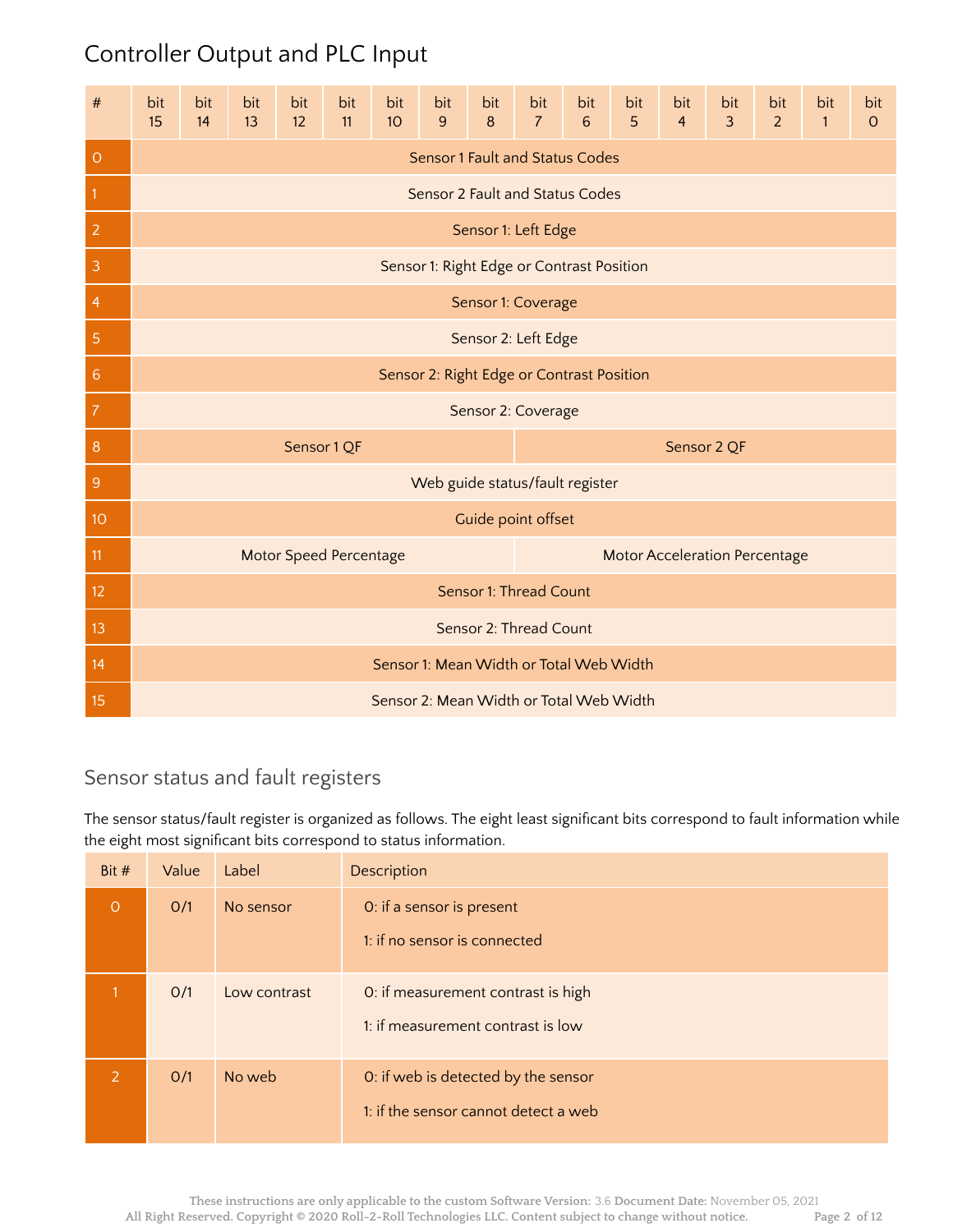| 3               | O/1       | Wrong<br>orientation | O: if sensor orientation is correct<br>1: if the sensor see an edge in the opposite orientation to which it is set up                                                                                                                                                                                                                                                                                                                                                                                                                                      |
|-----------------|-----------|----------------------|------------------------------------------------------------------------------------------------------------------------------------------------------------------------------------------------------------------------------------------------------------------------------------------------------------------------------------------------------------------------------------------------------------------------------------------------------------------------------------------------------------------------------------------------------------|
| $\overline{4}$  | <b>NA</b> |                      | Reserved for future use                                                                                                                                                                                                                                                                                                                                                                                                                                                                                                                                    |
| $\overline{5}$  | O/1       | Flutter              | O: if no flutter is detected<br>1: if the sensor detects flutter or out of plane movement in the web                                                                                                                                                                                                                                                                                                                                                                                                                                                       |
| $6\phantom{1}6$ | <b>NA</b> |                      | Reserved for future use                                                                                                                                                                                                                                                                                                                                                                                                                                                                                                                                    |
| $\overline{7}$  | O/1       | WPS or ODC           | 0: WPS Sensor<br>1: ODC                                                                                                                                                                                                                                                                                                                                                                                                                                                                                                                                    |
| $\, 8$          | O/1       | Left Sensor          | O: if the sensor not set as a left sensor<br>1: if the sensor is set as a left sensor                                                                                                                                                                                                                                                                                                                                                                                                                                                                      |
| $\overline{9}$  | O/1       | <b>Right Sensor</b>  | O: if the sensor not set as a right sensor<br>1: if the sensor is set as a right sensor                                                                                                                                                                                                                                                                                                                                                                                                                                                                    |
| $10 - 13$       | $1 - 15$  | Number of<br>pixels  | The number of pixels in the sensor and the corresponding sensor resolution.<br>When bit 7 is zero:<br>0: 256 WPS 16 (0.0635 mm)<br>1:768 WPS 48 (0.0635 mm)<br>2: 1774 WPS 221 (0.125 mm)<br>3: 896 WPS 112 (0.127 mm)<br>5: 1792 WPS 112 (0.0635 mm)<br>6: 1772 WPS 221 (0.127 mm)<br>7: 3544 WPS 221 (0.0635 mm)<br>8: 3530 WPS 440 (0.127 mm)<br>When bit 7 is set to 1:<br>1:760 ODC 48 (0.0635 mm)<br>2:764 ODC 96 (0.127 mm)<br>3:1536 ODC 96 (0.0635 mm)<br>4: 1526 ODC 192 (0.127 mm)<br>5: 3052 ODC 192 (0.0635 mm)<br>8: 3042 ODC 384 (0.127 mm) |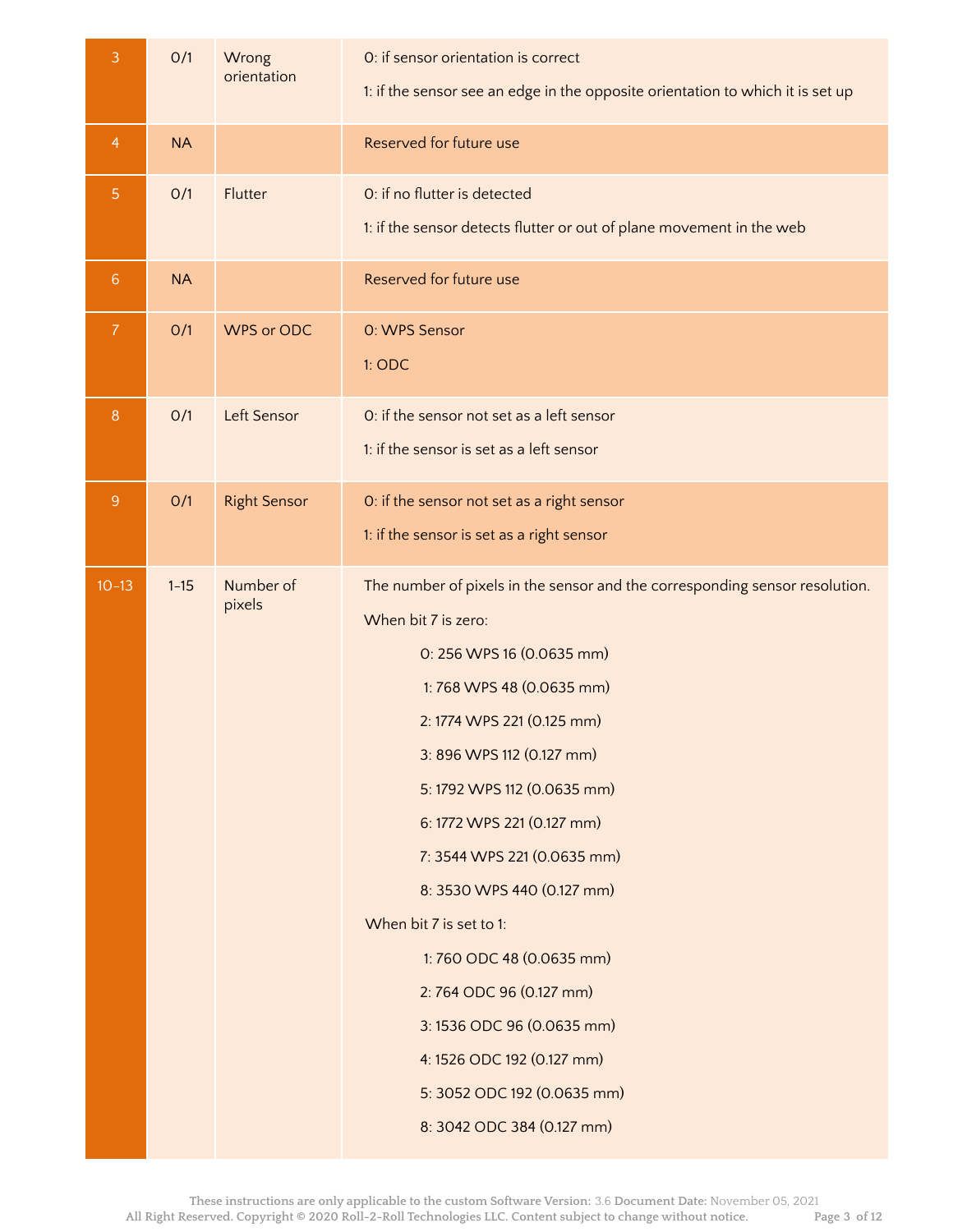|           |         |              | 12: 6074 ODC 768 (0.127 mm)                               |
|-----------|---------|--------------|-----------------------------------------------------------|
| $14 - 15$ | $0 - 3$ | Sensing mode | 0: edge sensing mode<br>1: contrast position sensing mode |

Note: If both the left sensor and the right sensor bits are set then the configuration corresponds to center sensor mode. A single sensor may be used to measure the position of the two edges of the web, if the width of the web is smaller than the sensing window of the sensor.

## Sensor 1/Sensor 2 Left Edge

If sensing mode is edge, then this register will provide the left edge of the web.

*Note: If the sensor orientation is set to the right sensor then this value would be zero.* Note: If the sensor orientation is set to the right sensor or if the sensor mode is contrast, then this value would be *meaningless.*

### Sensor 1/Sensor 2 Right Edge or Contrast

If sensing mode is edge, then this register will provide the right edge of the web. While in contrast mode this register will provide the contrast position. In edge mode this register value is meaningful with either the right sensor or with center sensor.

Note: While in contrast mode if the sensor sees no contrast then this value would equal to the number of pixels in the sensor.

In either sensor orientation (left or right) the measured position increases as the web moves from left to right.

Note: If no sensor bit is set or if no web bit is set then the value in the sensor position output register is meaningless.

| <b>Sensor Orientation</b>       | Completely open  | Fully covered    |
|---------------------------------|------------------|------------------|
| Left sensor orientation         | Number of pixels |                  |
| <b>Right sensor orientation</b> |                  | Number of pixels |

Note: The output when the web completely covers the sensor or when the web is completely outside the sensor window *would be different based on the sensor orientation.*

Note: If a single web (with two edges) is seen by the sensor, then the width of the web can be obtained by taking the *difference between right and left edge positions.*

**Note:** If a single web (with two edges) is seen by the sensor, then the centerline of the web can be obtained by taking the *average of left and right edge position.*

### Sensor 1/Sensor 2 Coverage

The sum of individual widths of webs is provided as the coverage value. Individual width is defined as the region between two rising edges on an image captured. When one web with two edges is present, the coverage value will equal the web width. When multiple webs are present, then the coverage value would correspond to the sum of individual widths.

Note: When only one web (with both edges within the sensor field of view) is presented to the sensor the coverage value will be the same as the web width, The coverage value is computed based on edges seen by the controller. Hence, based on the controller settings if multiple contrasting features on the web are seen, then coverage value will not be the same as the *web width.*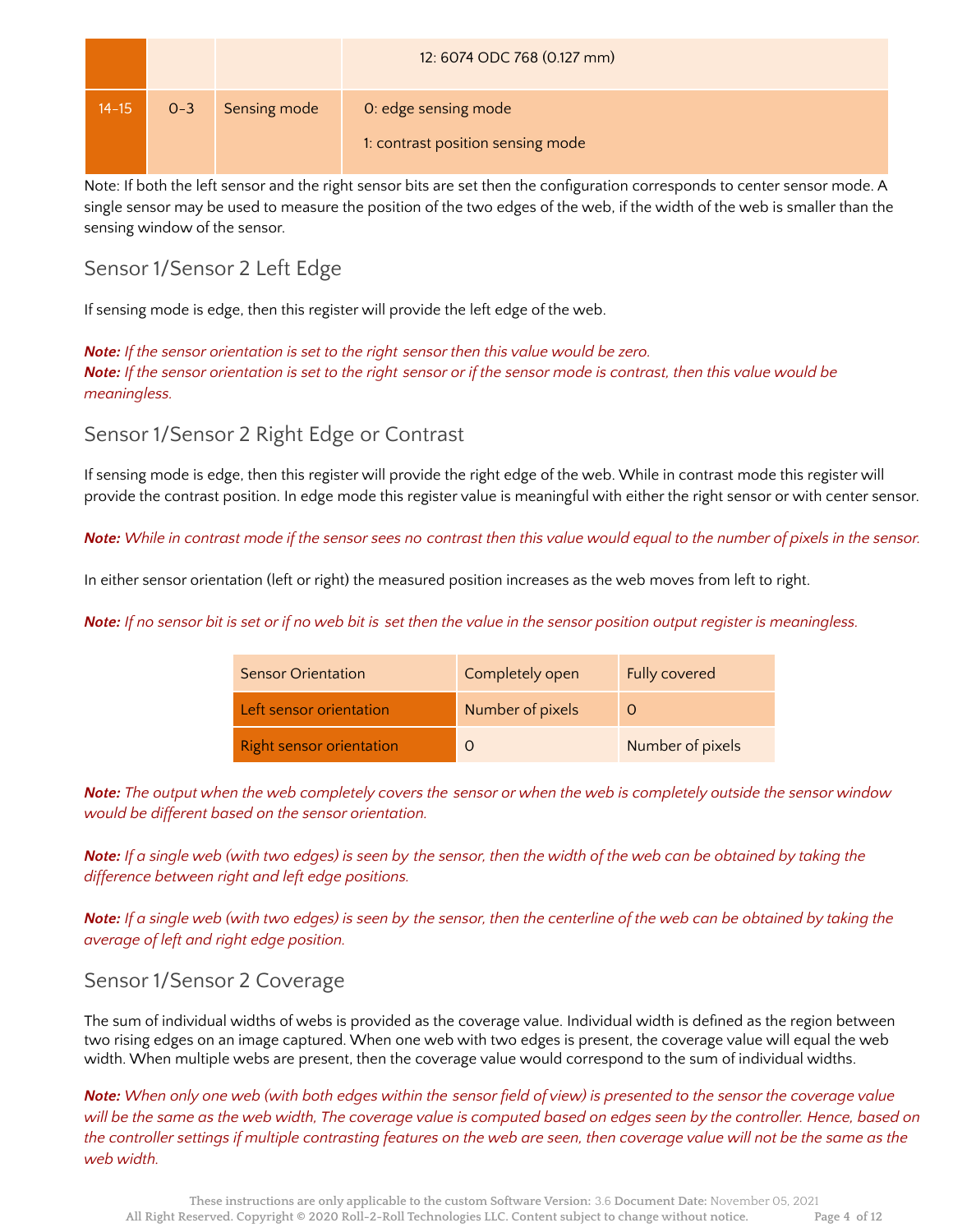Note: The complement of coverage is the gaps. So if a web is completely covering a sensor's viewing area, then a gap in the web can be detected by seeing a drop in coverage value. Sum of all gaps = Number of Pixels - Coverage.

Note: This measurement is an instantaneous raw measurement for each sensor. Enabling and disabling the filter in the *controller will have no effect on the measurement output.*

## Quality Factor Registers

The quality of the sensor measurement from the two sensors are provided in this register. Higher numbers correspond to good quality measurement while a low number indicates lower quality. The value of the quality factor ranges from 0 to 256. The eight most significant bits of register 6 correspond to the 8-bits quality factor from sensor 1 while the eight least significant bits correspond to the quality factor of sensor 2.

| Bit #        | Value | Label                                     | <b>Description</b>                                                                                  |
|--------------|-------|-------------------------------------------|-----------------------------------------------------------------------------------------------------|
| $\mathbf 0$  | O/1   | No operator<br>interface                  | O: if no operator interface is detected<br>1: if an operator interface is detected                  |
| $\mathbf{1}$ | O/1   | No motor driver                           | 0: if no motor driver is detected<br>1: if a motor driver is detected                               |
| 2            | O/1   | Motor fault<br>detected                   | 0: if motor motor function is normal<br>1: if a motor fault is detected                             |
| 3            | O/1   | Disturbance<br>detected                   | O:if no disturbance is detected<br>1: if a disturbance is detected                                  |
| 4            | O/1   | <b>Traction issue</b><br>detected         | O: if no traction issue is detected<br>1: if a traction issue is detected                           |
| 5            | O/1   | Upstream<br>misalignment                  | 0: if no upstream misalignment is detected<br>1: if an upstream misalignment is detected            |
| 6            | O/1   | Guide extreme<br>position                 | 0: if the web guide is within the normal position<br>1: if the web guide is in an extreme position  |
| 7            | O/1   | High frequency<br>disturbance<br>detected | O: if a high frequency disturbance is detected<br>1: if no high frequency disturbances are detected |
| 8            | O/1   | Manual/Auto                               | 0: if the web guide is in manual mode<br>1: if the web guide is in automatic mode                   |

### Web guide status and fault registers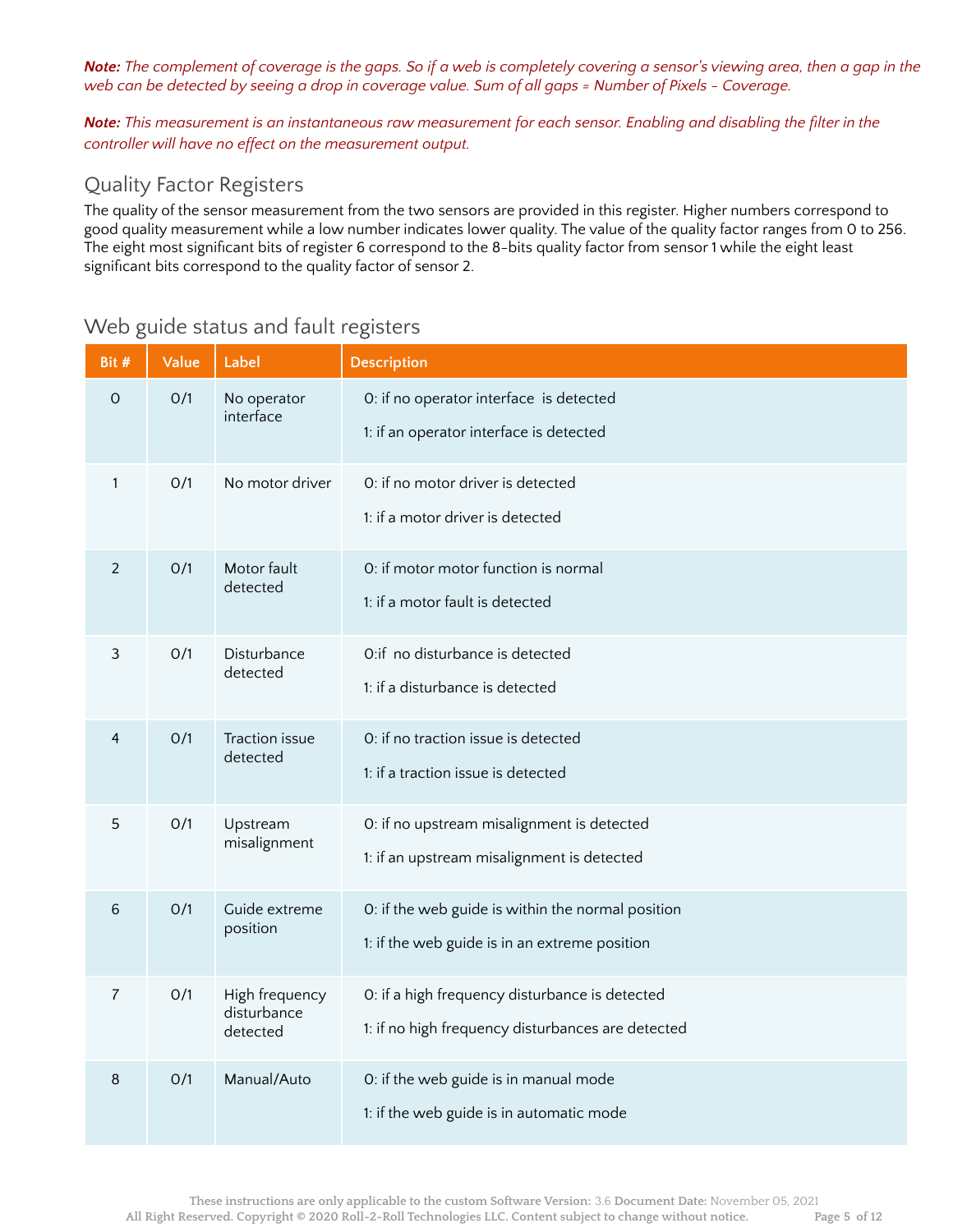| 9         | O/1       | Jog Left<br>operation        | O: if the web guide is not jogging left<br>1: if the web guide is jogging left      |
|-----------|-----------|------------------------------|-------------------------------------------------------------------------------------|
| 10        | O/1       | Jog Right<br>operation       | O: if the web guide is not jogging right<br>1: if the web guide is jogging right    |
| 11        | O/1       | Servo Centering<br>operation | 0: if the web guide is not servo centering<br>1 if the web guide is servo centering |
| 12        | O/1       | Good guiding<br>performance  | O: if the guiding performance is not good<br>1: if the guiding performance is good  |
| $13 - 15$ | <b>NA</b> |                              | Reserved for future use                                                             |

### Guide point percentage

The guide point for the web guide is provided in this register. 16-bit signed integer guidepoint offset is provided in this register. When the guide point is changed on the screen or through the remote industrial ethernet interface, this register can be used to verify the change.

### Actuator speed percentage

The positioning speed of the actuator as a percentage of maximum speed is provided in most significant bits of register 7. The value ranges between 0 and 100.

#### Actuator acceleration percentage

The acceleration of the actuator as a percentage of maximum acceleration is provided in the least significant bits of register 7. The value ranges between 0 and 100.

#### Sensor 1 Thread Count

When multiple webs or strings or threads are viewed by the sensor, the number or the count of threads is provided in the register.

### Sensor 2 Thread Count

When multiple webs or strings or threads are viewed by the sensor, the number or the count of threads is provided in the register.

#### Sensor 1 /Sensor 2 Web Width

When the SCU5 controller is set to provide the width, these registers provide the width output from the controller. Registers 14 and 15 are combined to provide a 32-bit value. The most significant 16-bits are provided in register 14 and the least significant 16-bits are provided in register 15.

Note: The web width measurement provided in this register is in the number of pixels. In order to convert that measurement to engineering units the conversion is as follows: 1 pixel =  $0.0635$  mm or 1 pixel =  $0.0025$  in.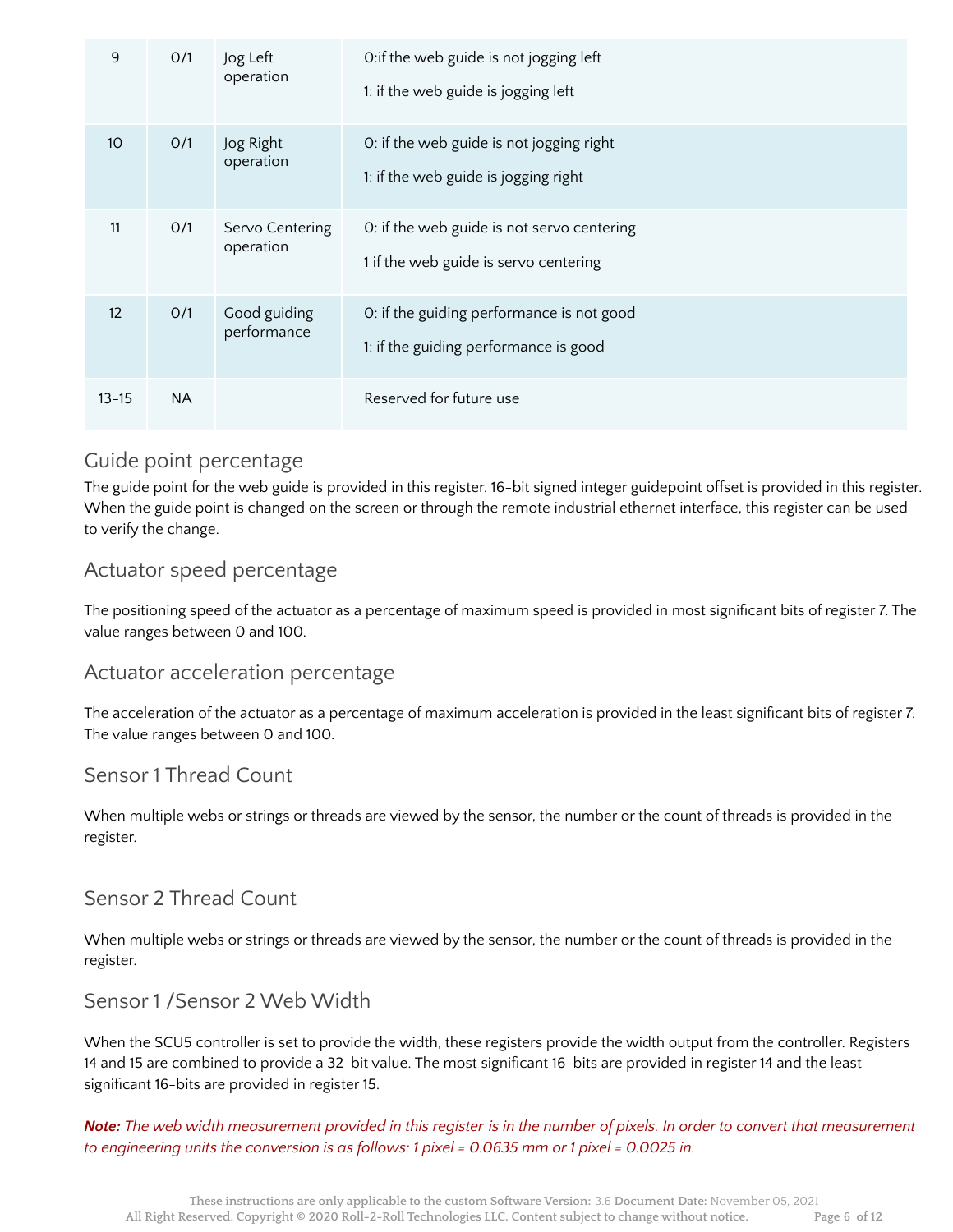Note: The web width measurement output includes the compensation factor that is calculated during the teaching process. For example, when two sensors are used to measure the two edge positions, the width measurement output includes the *compensation based on the distance between the two sensors.*

Note: The register will have a valid output only after the controller is taught for the nominal web width on the SCU5.

*Note: If the filter is enabled the output provided would be the filtered output.*

When the SCU5 controller is not set to provide width, then the registers provide the mean widths of the webs seen by each sensor. Register 14 will provide the mean width of the webs seen by sensor 1 and register 15 will provide the mean width of the webs seen by sensor 2.

Note: The mean width is computed by adding all the widths of the webs seen by each sensor and dividing it by thread count. This measurement is an instantaneous raw measurement for each sensor. Enabling and disabling the filter in the *controller will have no effect on the measurement output.*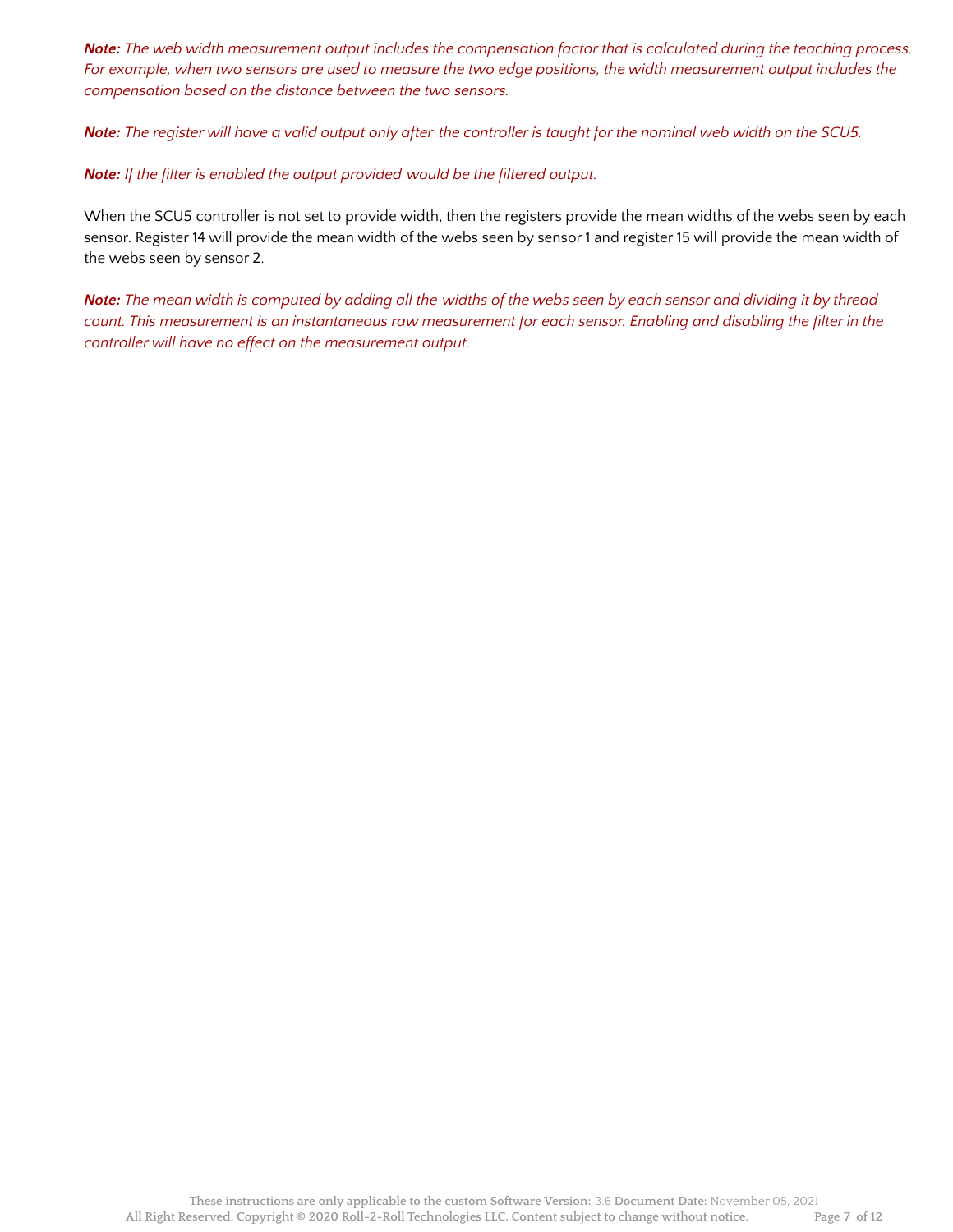# Controller Input and PLC Output

| #               | bit<br>15                                    | bit<br>14         | bit<br>13 | bit<br>12 | bit<br>11                          | bit<br>10 | bit<br>9 | bit<br>$\boldsymbol{8}$ | bit<br>$\overline{7}$       | bit<br>$6\phantom{1}$                               | bit<br>5                           | bit<br>$\overline{4}$ | bit<br>3 | bit<br>$\overline{2}$ | bit<br>$\mathbf{1}$ | bit<br>$\overline{O}$ |
|-----------------|----------------------------------------------|-------------------|-----------|-----------|------------------------------------|-----------|----------|-------------------------|-----------------------------|-----------------------------------------------------|------------------------------------|-----------------------|----------|-----------------------|---------------------|-----------------------|
| $\overline{O}$  | <b>Sensor 1 Command Register</b>             |                   |           |           |                                    |           |          |                         |                             |                                                     |                                    |                       |          |                       |                     |                       |
|                 | Sensor 2 Command Register                    |                   |           |           |                                    |           |          |                         |                             |                                                     |                                    |                       |          |                       |                     |                       |
| $\overline{2}$  | <b>RLC</b>                                   | <b>RBL</b>        |           |           | Maximum Brightness Limit           |           |          |                         |                             | Minimum Brightness Limit                            |                                    |                       |          |                       |                     |                       |
| 3               | S <sub>2</sub> A                             | S <sub>2</sub> BO |           |           | Sensor 2 Brightness Override Value |           |          |                         | S <sub>1</sub> A            | S <sub>1</sub> BO                                   | Sensor 1 Brightness Override Value |                       |          |                       |                     |                       |
| $\overline{4}$  |                                              |                   |           |           |                                    |           |          |                         | Guide command register      |                                                     |                                    |                       |          |                       |                     |                       |
| 5               |                                              |                   |           |           |                                    |           |          |                         | Guide point offset register |                                                     |                                    |                       |          |                       |                     |                       |
| $6\phantom{1}6$ | <b>EN</b><br>Motor speed percentage register |                   |           |           |                                    |           |          |                         |                             | <b>EN</b><br>Motor acceleration percentage register |                                    |                       |          |                       |                     |                       |
| 7               |                                              |                   |           |           |                                    |           |          |                         | Reserved for future         |                                                     |                                    |                       |          |                       |                     |                       |

## Sensor Command Register

The bits in the command register are organized as follow:

| Bit #   | Value     | Label              | <b>Description</b>                                                                                                                                                                                                                                                                                                                                                                                                                                                                                                                                                                                                                                                                                                                                                                                                                                                                                                                                                                                                                                                                                                                                                                                                |
|---------|-----------|--------------------|-------------------------------------------------------------------------------------------------------------------------------------------------------------------------------------------------------------------------------------------------------------------------------------------------------------------------------------------------------------------------------------------------------------------------------------------------------------------------------------------------------------------------------------------------------------------------------------------------------------------------------------------------------------------------------------------------------------------------------------------------------------------------------------------------------------------------------------------------------------------------------------------------------------------------------------------------------------------------------------------------------------------------------------------------------------------------------------------------------------------------------------------------------------------------------------------------------------------|
| $0 - 1$ | 0, 2 or 3 | Sensor orientation | O: set sensor orientation to be right sensor<br>2: set sensor orientation to be left sensor<br>3: set sensor orientation to be center sensor<br>Bit 7 must be set to 1 in order for this functionality to work remotely.                                                                                                                                                                                                                                                                                                                                                                                                                                                                                                                                                                                                                                                                                                                                                                                                                                                                                                                                                                                          |
|         |           |                    |                                                                                                                                                                                                                                                                                                                                                                                                                                                                                                                                                                                                                                                                                                                                                                                                                                                                                                                                                                                                                                                                                                                                                                                                                   |
| 2       | O/1       | Sensing mode       | 0: set the sensing mode to be edge mode<br>1: set the sensing mode to be contrast mode                                                                                                                                                                                                                                                                                                                                                                                                                                                                                                                                                                                                                                                                                                                                                                                                                                                                                                                                                                                                                                                                                                                            |
| $3 - 5$ | $O - 7$   | Analog mode        | O: Analog output is disabled.                                                                                                                                                                                                                                                                                                                                                                                                                                                                                                                                                                                                                                                                                                                                                                                                                                                                                                                                                                                                                                                                                                                                                                                     |
|         |           |                    | 1: Analog output is enabled and zero scale voltage/current is output.<br>Note: This mode can be used during calibration while connecting the<br>controller to a third-party controller that requires calibration. During the<br>calibration, this mode can be selected to calibrate for zero scale output.<br>2: Analog output is enabled and full scale voltage/current is output.<br>Note: This mode can be used during calibration while connecting the<br>controller to a third-party controller that requires calibration. During the<br>calibration, this mode can be selected to calibrate for full scale output.<br>3: Analog output is enabled and the analog output corresponds to the left<br>edge position.<br>Note: When the sensor is uncovered by the web the zero scale analog value<br>would be output. As the web moves left to cover the web, the analog value<br>would increase and reach the full scale value when the web completely<br>covers the sensor.<br>4: Analog output is enabled and the right edge position is output.<br>Note: When the sensor is uncovered by the web the zero scale analog value<br>would be output. As the web moves right to cover the web, the analog value |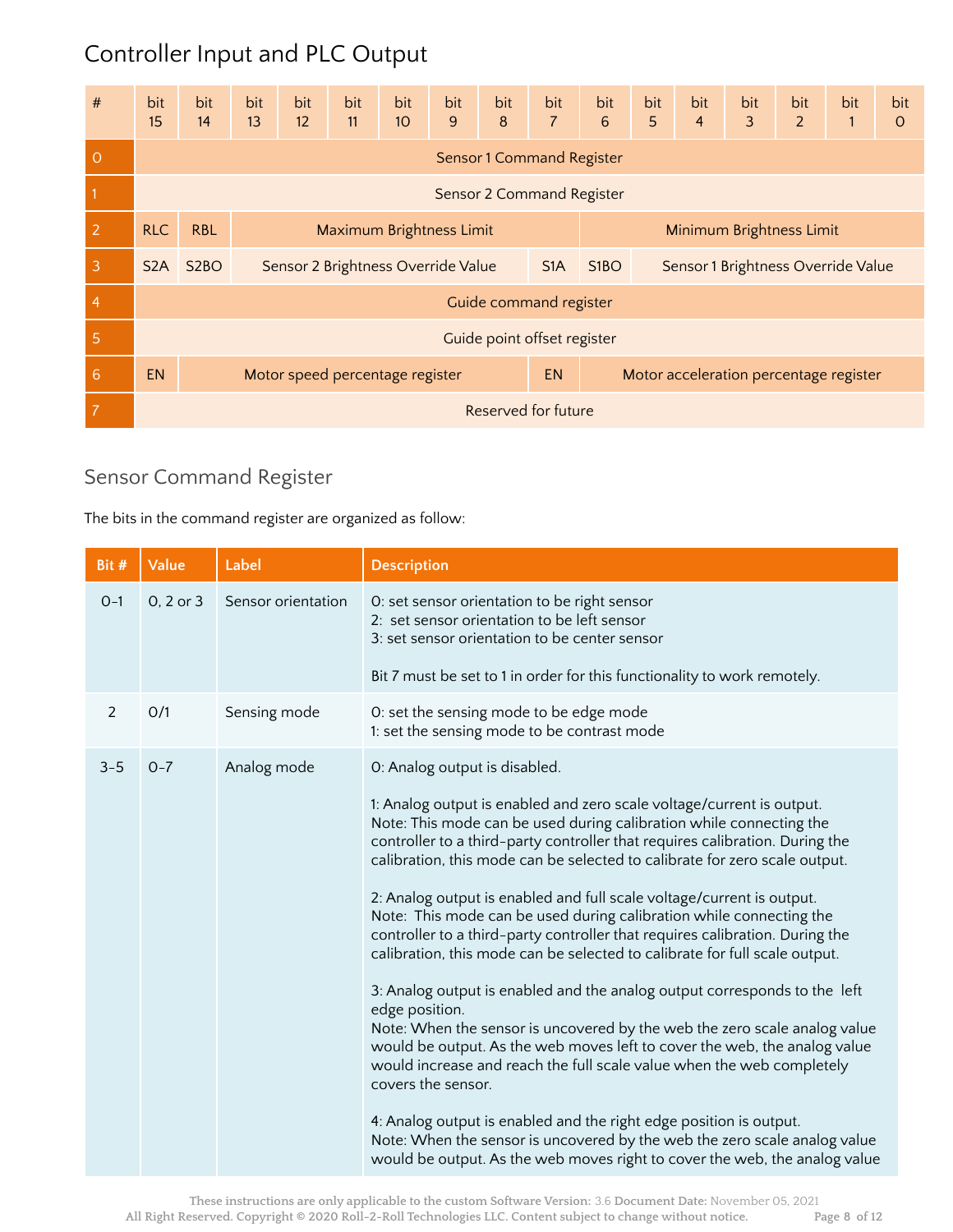|           |          |                         | would increase and reach the full scale value when the web completely<br>covers the sensor.                                                                                                                                                                                                                                                                                                                                                                              |
|-----------|----------|-------------------------|--------------------------------------------------------------------------------------------------------------------------------------------------------------------------------------------------------------------------------------------------------------------------------------------------------------------------------------------------------------------------------------------------------------------------------------------------------------------------|
|           |          |                         | 5: Analog output is enabled and the center line position is<br>output. The centerline position is the average of the left and the right edge<br>position of the web.<br>Note: If only one edge is seen the output would be the average of the edge<br>position within the window and the extreme position corresponding to the<br>unseen edge.                                                                                                                           |
|           |          |                         | 6: Analog output is enabled and the width of the web is output. The width is<br>computed by taking the difference between the rightmost edge position and<br>the leftmost edge position. The analog output is proportionally scaled based<br>on the sensor range. The ratio of the web width to the sensor range is output<br>through the analog. If two sensors are used then the width would only<br>correspond to the portion of the web that is seen by each sensor. |
|           |          |                         | 7: Analog output is enabled and the web coverage is output. The coverage is<br>the percentage of the sensor covered by web(s). This is used when webs can<br>have gaps or voids in them. Unlike width output, which takes the leftmost<br>edge and the rightmost edge, the coverage will not include the gaps/void<br>between the leftmost edge and the rightmost edge.                                                                                                  |
|           |          |                         | Note: There is only one analog output while two sensors can be connected to<br>the controller. Please be aware that enabling the analog output for the<br>sensors would result in unpredictable results. Always disable one sensor<br>while selecting the output of the other sensor.                                                                                                                                                                                    |
|           |          |                         | Note: If the sensor orientation is left sensor or right sensor then the analog<br>mode selection value of 3 - 7 will have no effect. The analog output would<br>always correspond to the respective orientation.                                                                                                                                                                                                                                                         |
|           |          |                         | Note: The analog mode 2 has the highest priority followed by mode 1. If any<br>one of the sensors have these bits enabled then the analog output will always<br>provide the high or low output based on the priority. Always disable one<br>sensor while selecting the output for the other sensor.                                                                                                                                                                      |
| 6         | O/1      | Find sensor             | O: Disable find sensor operation<br>1: Enable find sensor operation by resetting the orientation and allowing the<br>sensor to detect the web orientation.<br>Note: This bit is momentary when set to one. Every time the find sensor<br>operation needs to be enabled the bit needs to be cleared to zero before<br>setting it to one.                                                                                                                                  |
| 7         | O/1      | Disable Auto<br>Switch  | O: Enable the auto switch functionality for sensor orientation. Find sensor will<br>work only when this is cleared to zero.<br>1: Disable auto switch functionality so that the sensor orientation can be<br>forced remotely. This bit must be set to one before bit 0 and bit 1 can be<br>changed.                                                                                                                                                                      |
| $8 - 13*$ | $0 - 63$ | Minimum contrast        | Minimum contrast: Minimum contrast required to accept an edge in contrast<br>mode.<br>Default value is 32.                                                                                                                                                                                                                                                                                                                                                               |
| $14*$     | O/1      | Reserved                | Reserved for future                                                                                                                                                                                                                                                                                                                                                                                                                                                      |
| $15*$     | O/1      | <b>Static Threshold</b> | 1: Static thresholding algorithm<br>0: Dynamic thresholding algorithm                                                                                                                                                                                                                                                                                                                                                                                                    |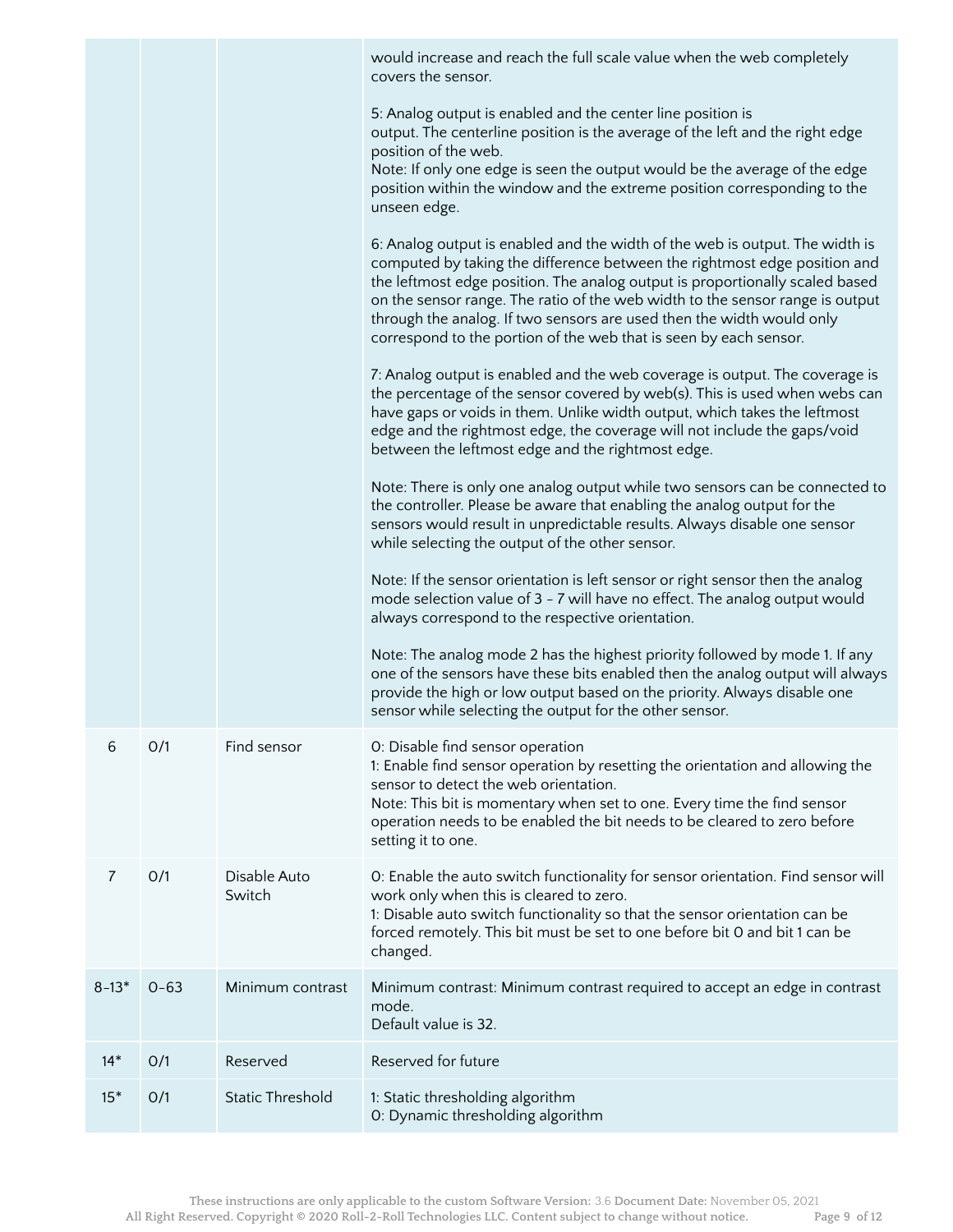\* A previous version of the firmware used all eight bits for contrast. The actual contrast value can only change from 0 - 100 on the display. The latest version would allow remote input between 0 and 63.

#### Sensor Brightness Command Register

#### Remote Light Control (RLC)

Bit 15 on register 2 has to be set to 1 to allow remote control of LED brightness to take effect. If this bit is cleared to zero, changing any of the other bits in register 2 and 3 would have any effect on the LED brightness.

#### Remote Brightness Limit (RBL)

Bit 14 on register 2 allows the user to set brightness limits remotely. In normal operation the brightness of the individual sensors are allowed to vary from 4% to 100%. However, power users can change that limit through ethernet by setting this bit and writing values to the two remaining 7-bit registers.

#### Maximum and Minimum Brightness Limit

The maximum value for the brightness of the LEDs can be written to bits 13 - 7 while the minimum value can be written to bits 6 to 0.

Note: These maximum and minimum limits are for both the sensors even though the brightness for individual sensors may *be different. The upper limit cannot be smaller than the lower limit value.*

*Note: If bit 15 is not set (or cleared to zero), this will have no effect.*

Note: The limit value set through ethernet can change from 0 to 125 while the limit value set from the controller can change *from 0 to 100.*

Note: The limit will take effect even when the brightness is changed manually as well as if allowed to change automatically.

**WARNING:** When the ethernet connection is removed or disabled, the limits will be set permanently on to the controller settings. So if the controller would ever be used for standalone operation make sure to rewrite the lower limit to 5 and the *upper limit to 125.*

#### Sensor 1/Sensor 2 Automatic Brightness Control (S1A and S2A)

The automatic brightness control can be enabled or disabled by setting and clearing the appropriate bits in register 3. Bit 15 and Bit 7 in register 3 control this functionality. When the bits are set, the brightness is automatically adjusted by the controller and when cleared the brightness is frozen.

#### *Note: If bit 15 in register 2 is not set (or cleared to zero), this will have no effect.*

Note: When the automatic brightness control bit is cleared, the actual brightness value would be the last value before the operation. If needed, the user can then remotely adjust the brightness value by writing to the corresponding brightness *register for the corresponding sensor after enabling the corresponding brightness override register.*

Sensor 1/Sensor 2 Brightness Override (S1BO and S2BO)

Bit 14 and bit 6 of register 3 allows a remote brightness override functionality. When these bits are set, the user can remotely set the brightness by writing a 6-bit value to the corresponding sensor.

#### Sensor 1/Sensor 2 Brightness Override Value

The brightness of Sensor 1 and Sensor 2 can be changed remotely by writing a value between 0 to 64 in these two 6-bit registers. The corresponding brightness override bit has to be set before these values can be accepted by the controller. This advanced feature is typically used by power users with a really good understanding of the brightness control algorithm.

Note: If automatic brightness control is enabled and a remote brightness value is written, then the automatic brightness control algorithm will use that value as the initial value for its algorithm. The final brightness may or may not settle to the *override value. This functionality may be useful for some advanced applications.*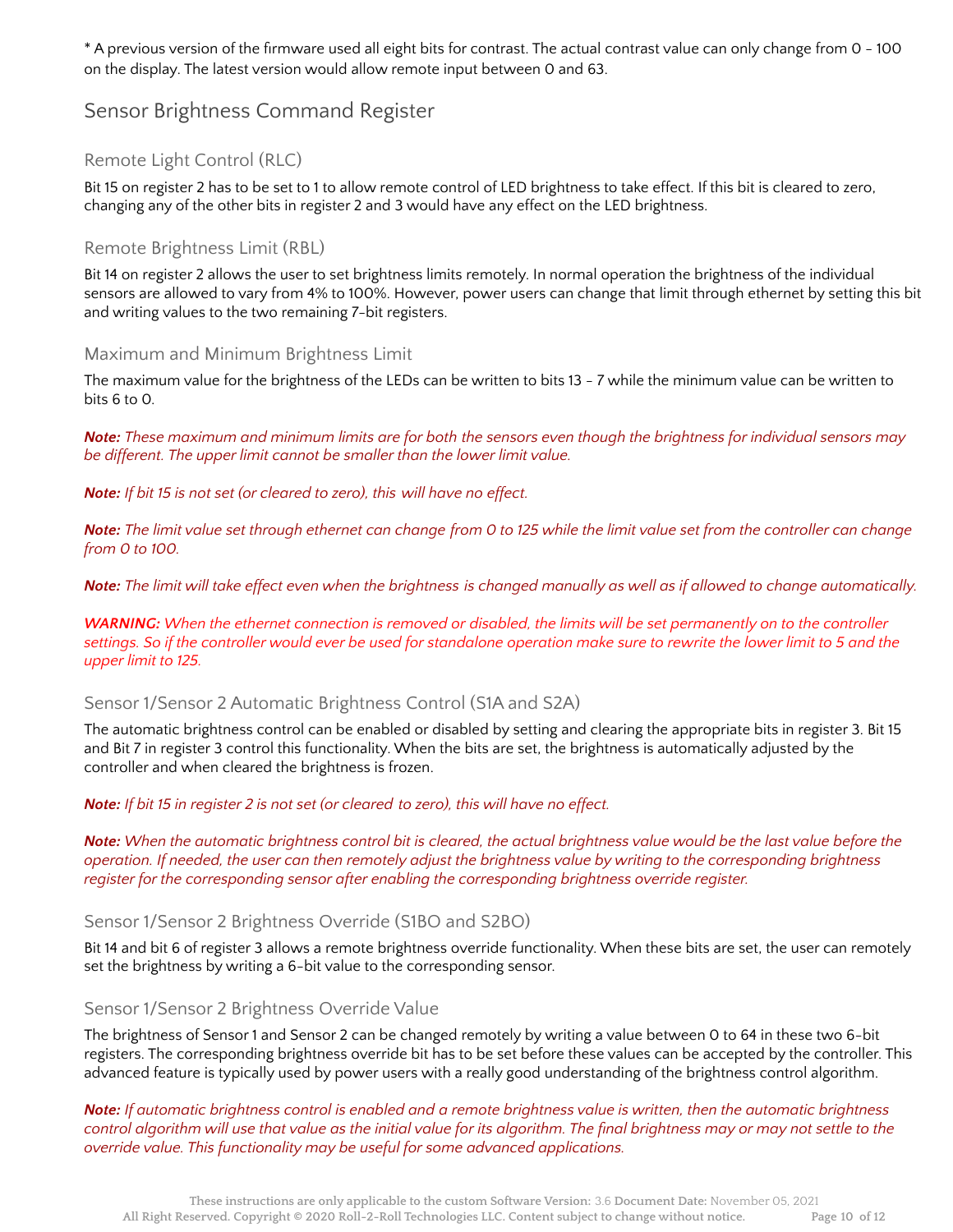# Web guide command register

| Bit #   | Value     | Label                                           | <b>Description</b>                                                                                                                                                                                                                                                                                                                                                                                                                                                                                                                                                                                                                                                                                                                                                                                                                                                      |
|---------|-----------|-------------------------------------------------|-------------------------------------------------------------------------------------------------------------------------------------------------------------------------------------------------------------------------------------------------------------------------------------------------------------------------------------------------------------------------------------------------------------------------------------------------------------------------------------------------------------------------------------------------------------------------------------------------------------------------------------------------------------------------------------------------------------------------------------------------------------------------------------------------------------------------------------------------------------------------|
| $O - 7$ | <b>NA</b> |                                                 | Reserved for future use                                                                                                                                                                                                                                                                                                                                                                                                                                                                                                                                                                                                                                                                                                                                                                                                                                                 |
| 8       | O/1       | Remote control                                  | O: if cleared to zero, the local operator interface have control over the web<br>guide<br>1: if set to one, the remote ethernet controller has control over the web guide.<br>The interface icons to control the web guide on the local operator interface<br>will be disabled. Information for monitoring purposes will be displayed on<br>the screen.                                                                                                                                                                                                                                                                                                                                                                                                                                                                                                                 |
| 9       | O/1       | Manual/Auto<br>mode                             | O: if cleared to zero, the web guide will be placed in the manual mode<br>1: if set to one, the web guide will be placed in the automatic mode                                                                                                                                                                                                                                                                                                                                                                                                                                                                                                                                                                                                                                                                                                                          |
| 10      | O/1       | Jog Left or<br>decrease<br>guidepoint           | This bit performs two functions based on bit 9.<br>If bit 9 is cleared:<br>O: Stop Jog Left operation<br>$\bullet$<br>1: Start Jog Left operation<br>$\bullet$<br>Note that this register is a write only register and will not change state if the<br>web guide reaches the extreme position.<br>If bit 9 is set:<br>O: will clear the register and has no effect<br>$\bullet$<br>1: will decrease the guide point by 0.254 mm or 1/100th of an inch<br>$\bullet$<br>from the current value.<br>Note that this value on this register is momentary. Before decreasing the<br>guidepoint the bit needs to be cleared before setting it to one. Note that the<br>guide point cannot be at the extremes of the sensing window and will<br>automatically truncate if the extreme limit is reached. The extreme limit<br>depends on the sensor resolution and sensor width. |
| 11      | O/1       | Jog Right or<br>increase<br>guidepoint          | This bit performs two functions based on bit 9.<br>If bit 9 is cleared:<br>O: Stop Jog Right operation<br>$\bullet$<br>1: Start Jog Right operation<br>$\bullet$<br>Note that this register is a write only register and will not change state if the<br>web guide reaches the extreme position.<br>If bit 9 is set:<br>O: will clear the register and has no effect<br>1: will increase the guide point by 0.254 mm or 1/100th of an inch<br>from the current value.<br>Note that this value on this register is momentary. Before increasing the<br>guidepoint the bit needs to be cleared before setting it to one. Note that the<br>guide point cannot be at the extremes of the sensing window and will<br>automatically truncate if the extreme limit is reached. The extreme limit<br>depends on the sensor resolution and sensor width.                         |
| 12      | O/1       | Servo Center<br>operation or set<br>guide point | This bit performs two functions based on bit 9.<br>If bit 9 is cleared:<br>0: No effect<br>$\bullet$<br>1: Start Servo Center operation<br>Note that this register is a write only register and will not change state if the<br>web guide reaches the center position. Note that this value on this register is<br>momentary. Before a servo center operation the bit needs to be cleared to<br>zero before setting it to one.<br>If bit 9 is set:<br>O: will clear the register and has no effect<br>1: will set the guide point to be at 50% of the sensing window.<br>$\bullet$                                                                                                                                                                                                                                                                                      |